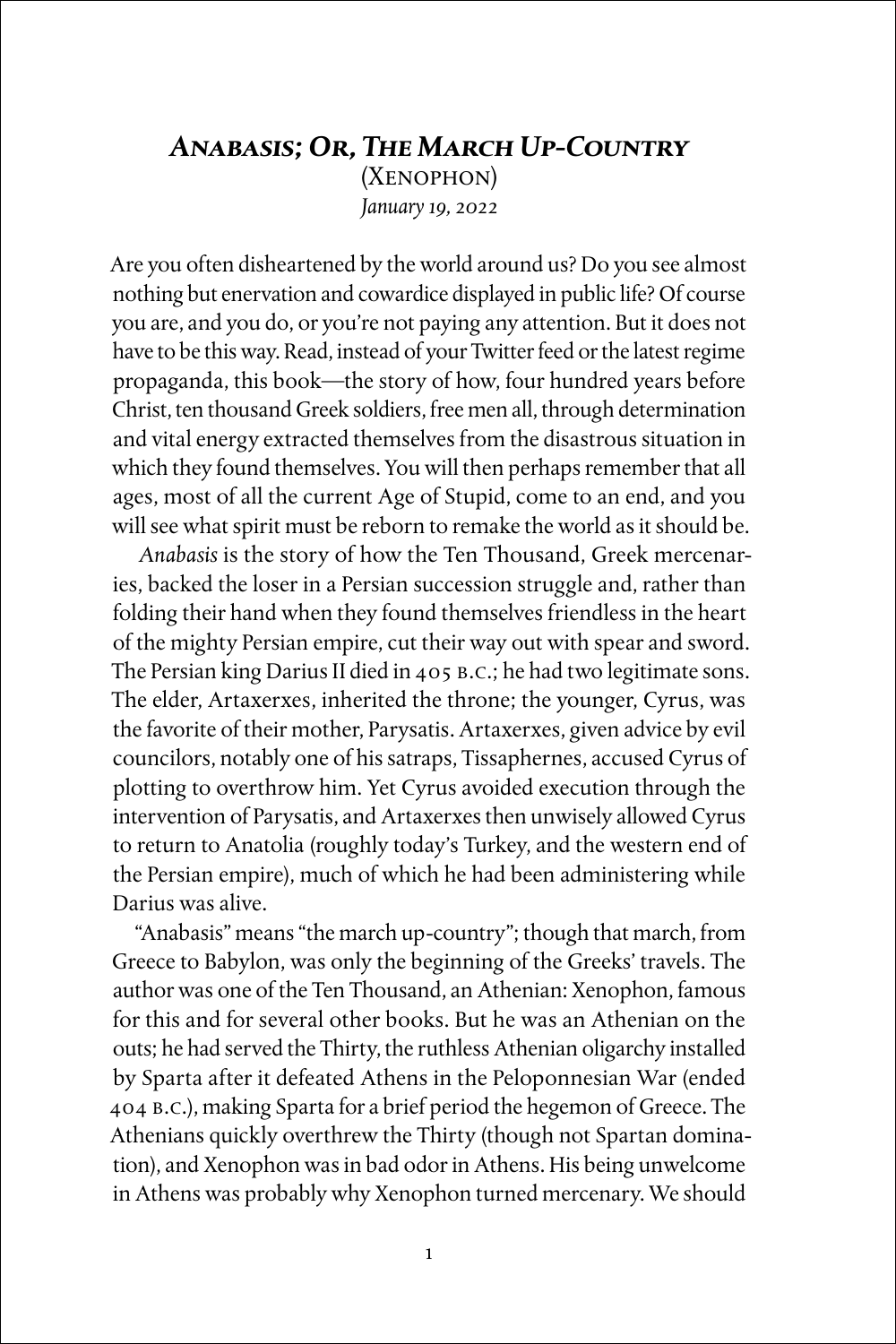be clear that by writing this work, thirty years after the facts it relates, Xenophon was pushing himself. Why, exactly, is not so clear—maybe some political reason, maybe just egotism. It is lost to us now, as are, for the most part, other narratives about the Ten Thousand known to have existed, which might have given us a different picture.

Xenophon saw himself, it seems, as an applied philosopher. Socrates appears in *Anabasis* as his advisor; there is debate about their precise relationship, but they knew each other. Xenophon was keenly interested in how a man should rule—one of his other works is the *Cyropedia*, the *Education of Cyrus*, an entire book not really about the earlier Cyrus who founded the Persian Empire, but about an idealized ruler using that Cyrus as the frame—generous, wise, brave, and so forth. For example, that Cyrus was said to have slain a bear in single combat; as Michel Pastoureau relates in *The Bear*, this was a very common trope about rulers in the ancient world, not something that probably actually happened. Regardless, Xenophon's interest in how men can and should best lead and rule is on full display in *Anabasis*.

Many Greeks were mercenaries in this period, of Greek empire and no longer under threat from abroad. This was not so long after, but in very different political times from, Marathon, Salamis, and Thermopylae. In John Hale's *Lords of the Sea*, he discusses how, around 450 B.C., Greek mercenaries were hired to fight in an Egyptian civil war (which also involved the Persians). That, in itself, is not surprising or particularly interesting. What caught my imagination was the aside that as the hired hoplites rowed up the Nile, they passed the Pyramids—which were already two thousand years old. That'll give you a sense of deep history. Along similar lines, the editor of this edition of *Anabasis*, Shane Brennan, notes how twenty years ago (before George W. Bush, God rot him, arbitrarily and stupidly plunged the Middle East into chaos and death), he traveled the entire path of the Ten Thousand. "Striking features, such as a booming fountain by the roadside in western Turkey, plains as flat as the sea in Syria, and deserted ancient ruins on the banks of the Tigris in Iraq, remained almost exactly as Xenophon saw them 2,500 years ago." For Americans, for whom anything remaining from two hundred years ago is viewed as very old, this is a hard feeling to capture—but worth trying, because it explains in part how differently other peoples often view the world.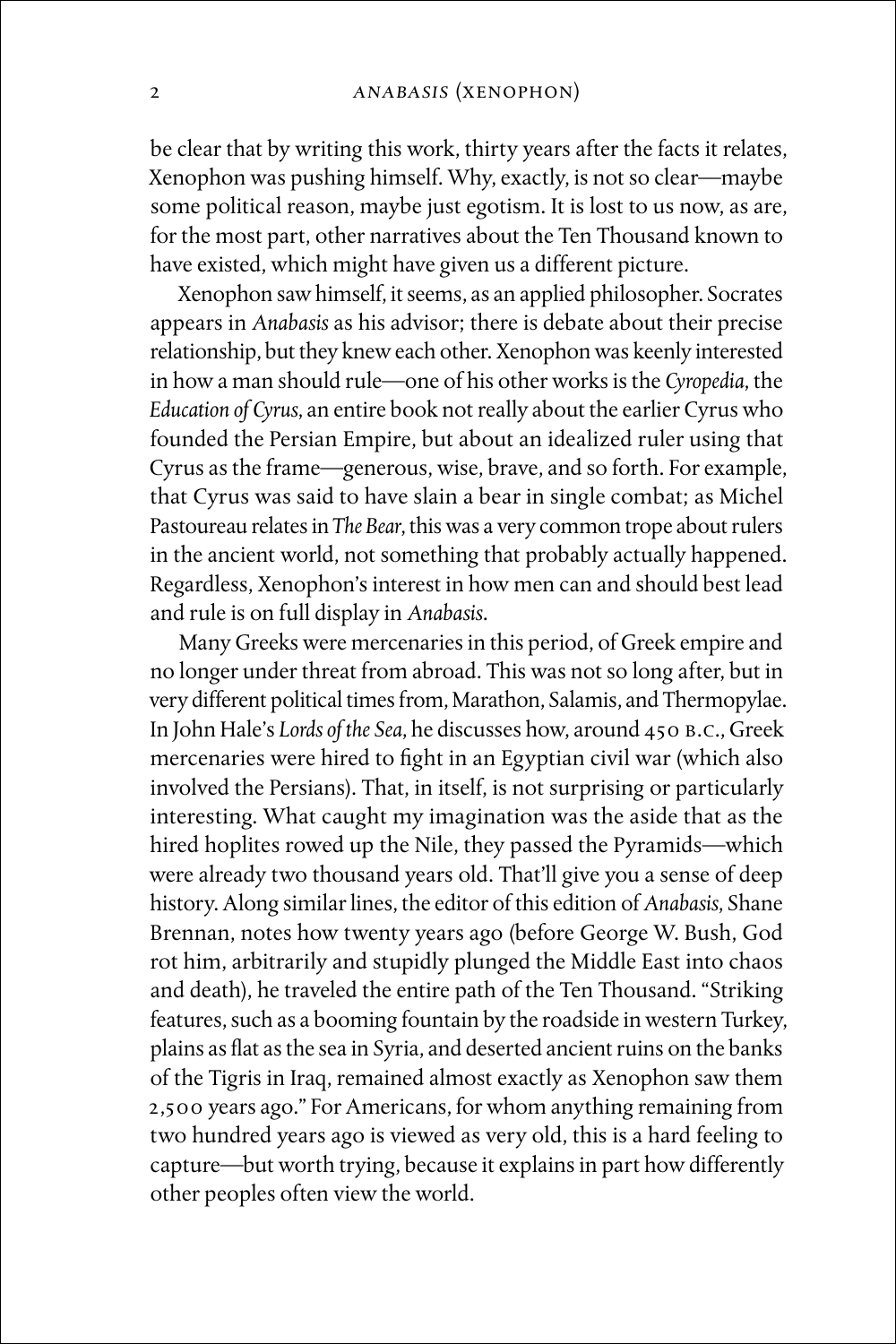Speaking of the editor, this edition of *Anabasis* is part of Random House's Landmark series, which has offered in the past few years several new editions of classic works: Thucydides, Julius Caesar, and so forth. I can't speak to the quality of the translations, although they seem fine to me, but what really makes these books valuable is the enormous amount of supporting material. This includes copious footnotes, excellent maps, and numerous short essays on related matters. I had, ten years ago, read the Loeb edition of *Anabasis*; it got the story across, to be sure, but reading a Landmark book takes it to a whole new level—particularly in these uneducated days, when few learn about the Classical world in school, much less read these books, and no mention is made of history in regular conversation.

Back to the main story. Trying to overthrow Artaxerxes was probably the right call for Cyrus. His position would have been forever precarious otherwise. But he needed men; he had some Persian forces, but what he really needed was hardcore professionals—Greek heavy infantry. Persian soldiers may not have been quite as worthless as the Greeks liked to say and think, but the Greeks, armed, trained, and fighting of their own free will, were unparalleled in their effectiveness. Thus, in 401, roughly 10,000 Greeks, from all over Greece, captained by four different generals, were gathered by Cyrus at Sardis, a Greek city somewhat inland of the western coast of Anatolia (not too far from Ephesus, later made permanently famous by Saint Paul). Tissaphernes, still floating around Anatolia, no doubt to keep an eye on Cyrus, immediately ran to Artaxerxes to report that Cyrus had built an army to overthrow him. Nothing daunted, Cyrus began his march up to Babylon. But he did not tell the Greeks what his plan was, and after a few weeks of marching, the men mutinied, saying they had not signed up for what Cyrus was clearly planning (he had told them they would be used in local campaigns).

It is at this point that one of the main themes of *Anabasis* shows up—that the men of the army had to be repeatedly convinced, in open debate, by their leaders to undertake one course of action or another. "Mutiny" here does not have the same freight or wholly negative connotation it does in a modern army. These were free men—bound, to a large degree, by the collective will of their peers, but free in a way very hard for us, bombarded by decades of Left propaganda, to grasp. These were free men in the sense always recognized before modernity—they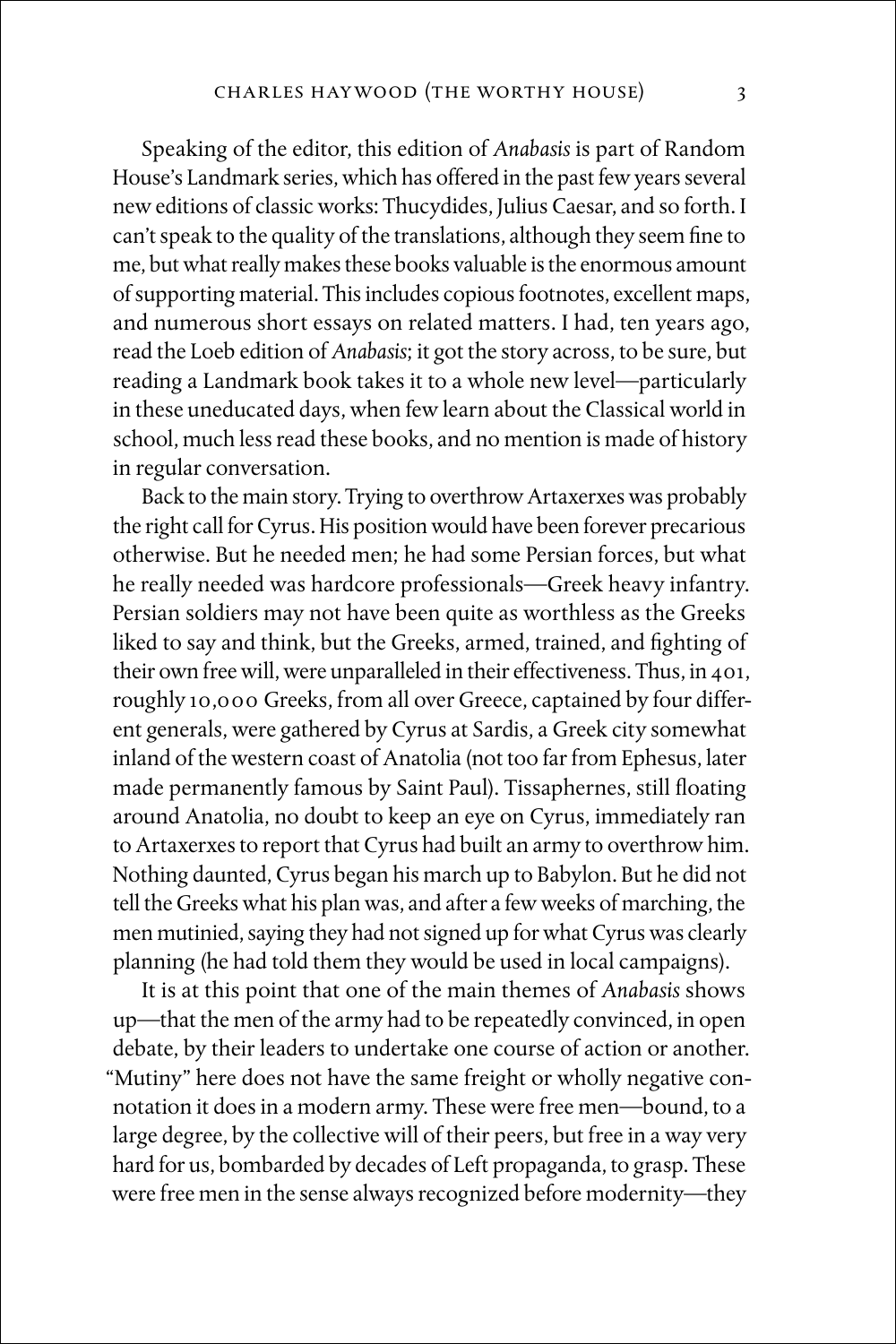had the freedom not of license, but of not being slaves, dependent on the whim of another. This was, to them, the crucial distinction between themselves and the Persians who served the Great King. Thus, if the leaders at any given time were seen as not transparent with the men, or putting their own interests before those of the men, they risked mutiny and either being stoned or put on trial for their life, as happened later more than once to Xenophon.

While certainly democracy is a very stupid political system, it is also true that in relatively small groups, as here, it can work. For it to work, I imagine, the group must be homogenous and share a strong common culture; it probably also helps if there are significant external threats, and it likely only works with men, given the known tendency for women to strive far too much for agreeableness and consensus, fatal flaws in a democratic decision-making process. We have no examples of such democracy today, however; it is probably impossible in the modern world to organize a successful polity with anything remotely approaching actual democracy. *Anabasis* is sometimes ludicrously recommended as a guide to leadership and management of businesses in the modern world; the idea being, I suppose, that business leaders are running a type of democracy. Aside from that leadership cannot, in any way whatsoever, be taught (rather, inherent leadership talent can be developed, but never created where it does not already exist, and it does not exist in most people), the raw material of most modern businesses is not free men, but atomized serfs, from top to bottom, and *Anabasis* has nothing to say about how to lead and motivate slaves. In a free country, this book might have lessons beyond war; not in the America of 2022. Perhaps in the America of 2025.

Anyway, in response to the Greeks' demands, Cyrus dissembled, but promised to pay the men more. The men accepted this; they were there for money, not principle, and throughout the story promises of money were the most effective inducement to action, although the soldiers also responded to more abstract appeals to their pride as free men and Greeks. The men pushed through Anatolia and into Syria, through the Syrian Gates. Then they crossed much of Mesopotamia, around 1,500 miles in total. And then, at the climactic Battle of Cunaxa, near Babylon, Cyrus was killed when he recklessly, or splendidly, charged Artaxerxes.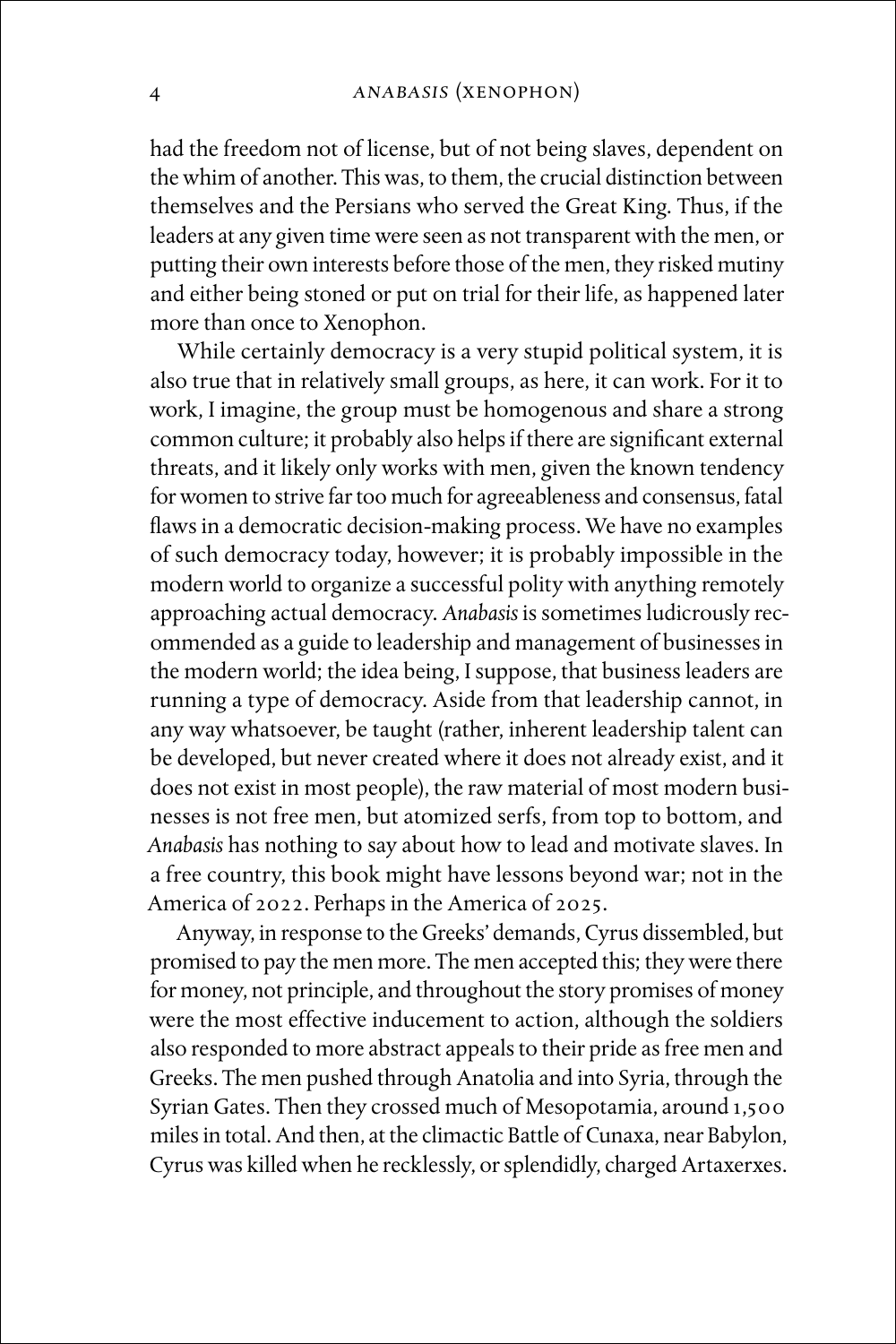After the battle, Artaxerxes mopped up and reformed his forces, but the Greeks had actually won all their portion of the fight, and were in perfect order. Thus, Artaxerxes had a problem. He could not defeat the heavily armed and very experienced Greek soldiers in a frontal assault. The Greeks had a problem too—they had no patron, or even friends, and were well over a thousand miles from any Greek city, or anybody likely to support them. Thus, like scorpions in a bottle, the two sides eyed each other for a few days. When the King sent heralds to demand the Greeks surrender their weapons, and thereby gain the good will of the King, Klearchos, the preeminent general, responded: "Well, that's what you say. What you are to report back for us is that we think that, should it be necessary to be friends with the King, we would be more valuable friends if we had our weapons than if we had surrendered them to someone else; and we think that, should it be necessary to fight a war, we would likewise fight it better if we had our weapons than if we had surrendered them to someone else." Ha ha. The Greeks had a wry sense of humor; the whole book is full of such pithy, sarcastic responses.

Klearchos then became acknowledged as supreme commander of the Greeks. Xenophon deftly sketches his character—a Spartan, prone to action, often gloomy and harsh, who loved war, but because he was honest and successful was popular with the men. (Such character sketches occur throughout *Anabasis*, especially as eulogies for the dead, and are alone worth reading the book.) Artaxerxes offered a truce, and to let the Greeks move a little north, to a location with provisions, which the Greeks accepted. Tissaphernes pretended to befriend the Greeks, to act as a go-between, and marched with them. In Xenophon's telling, Klearchos was hoodwinked by Tissaphernes, in part because he saw no other options for the Greeks, though nor did he trust the Persians. Then Tissaphernes called a meeting of the Greek and Persian leaders—whereupon he seized, and Artaxerxes had executed, all the Greek generals, including Klearchos, and several Greek second-rank leaders.

This would have caused chaos and despair among lesser men, and no doubt there was a lot of uncertainty and fear. At this point, Xenophon, who had been serving apparently as a mid-level officer (probably he was in his late twenties), places himself at the center of the narrative. The men assembled, discussed, debated, and elected new generals, among them Xenophon. He portrays himself as coming to the fore (though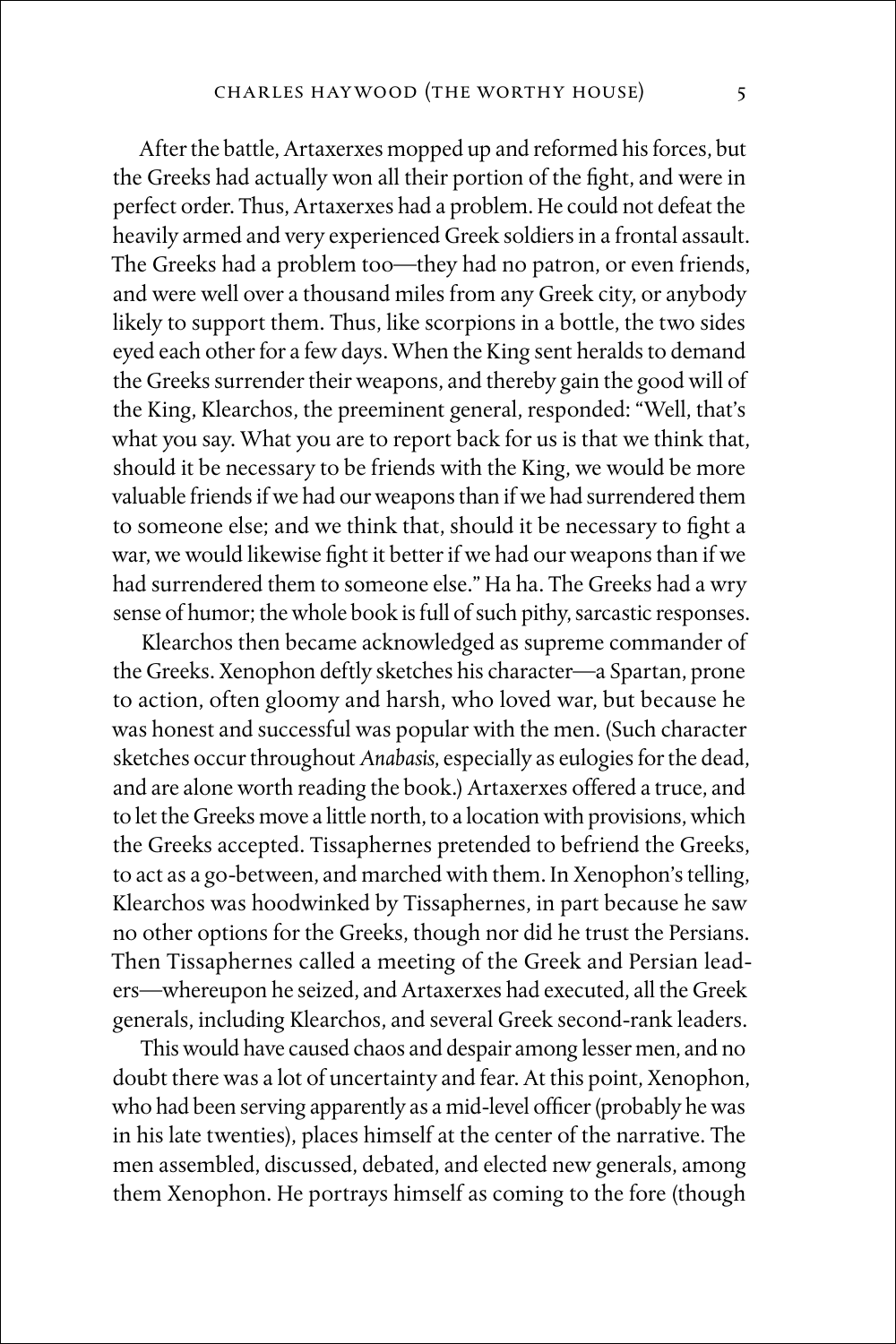he was never the sole leader) largely because he was decisive when the men were uncertain. Waking after a dream (obtaining messages from the gods, whether through dreams or sacrificial divinization, was of supreme importance to the Greeks) he demanded of himself, "From what city am I expecting the general to come to take action here? What age am I waiting to reach? For I shall not grow any older if I hand myself over to the enemy today!"

Xenophon and the other new generals presented plans to the men, and multiple votes were held, both on the overall plan, and on administration and discipline. And off they marched, not back the way they came but north, toward the Black Sea, harassed on all sides by the Persians. *Anabasis* is remembered not only for its detailed historical narrative, but also for its descriptions of the land and peoples through which the Ten Thousand passed. Xenophon's keen eye discusses animals, plants, sights, local tribesmen, and much more, making the narrative far more compelling than a simple recitation of facts would be. These descriptions are interlinked with continual battles and skirmishes, where Xenophon relates how the Greeks adopted new tactics, from slingers to the hollow square, in response to attacks. Adaptability was key, and risk taking was necessary every day.

The march wasn't just a group of men in formation. Glimpses of a variety of camp followers, such as shield bearers and merchants, and including women as paid and unpaid companionship for the men, appear in the narrative. A central concern of the generals was that a market was available for the men to buy food. Sometimes this was provided by locals, usually by arrangement with whoever was in charge, and merchants in the camp acted as middlemen to some degree. Absent a market, the men had to live off the land, which was dangerous and difficult. Thus, it was not merely tactics that mattered, but the broader strategy of how to successfully pass through an area with a non-trivial amount of human baggage.

What most of all got them through was boldness—especially in mountain fighting, which became most of the fighting as they forged their way north. They reached the sea, viewing it from afar, evoking the once-famous cry "*Thalassa! Thalassa!*" ("The Sea! The Sea!") It wasn't over yet; various fights and debates continued, and arrangements were made with Spartan *harmosts* (powerful agents of the Spartan government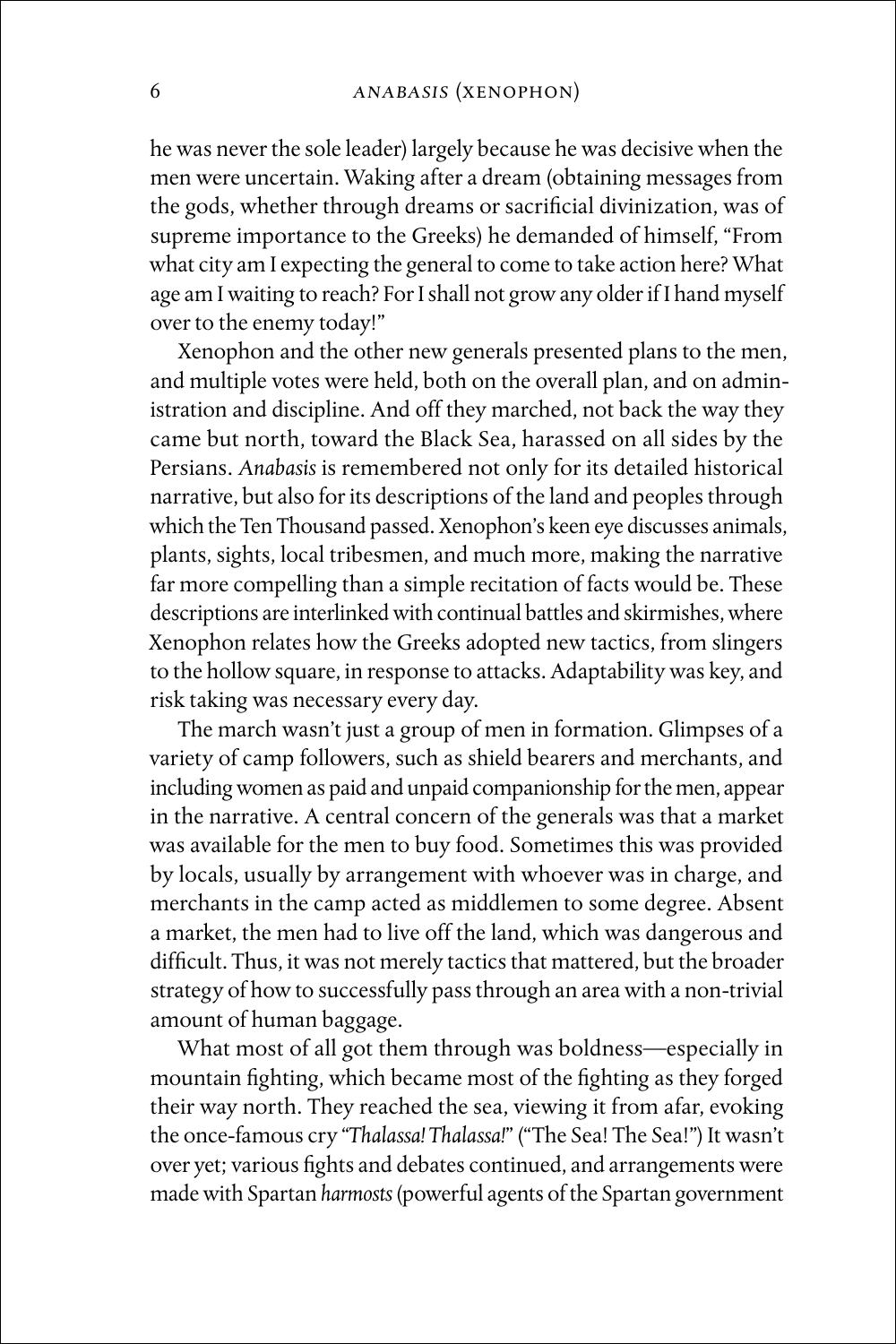tasked with administering Greek colonies) to be paid to fight for Sparta. The survivors (maybe a third had died) fought in a complex struggle near the Greek colony of Byzantium, with and against the Thracians (on the European side of Byzantium)—where, as it happens, the famous Alcibiades had spent time not very long before. And, finally, before they dispersed, most of the Greeks ended up in Pergamum, where Xenophon tells us he made his fortune looting a rich man in a local war.

A fascinating story, and glimpse of a time where everything was different on the surface, yet the core essence of men was much the same. We have largely forgotten this time, and its lessons, because none of this is taught in schools, and nowhere in the popular media or popular entertainment can it be seen, except occasionally in ludicrous distortions. Nor, as I say, are most men free. Still, history is full of men of power who come to the fore as spectacular military leaders in difficult situations—even if sometimes they ultimately are defeated. Aside from obvious examples, such as Alexander the Great, Julius Caesar, and Napoleon Bonaparte, we can place George Washington in this category; another, more recent, was Pyotr Wrangel, White leader in the Russian Civil War. It is not fashionable to point out that history is made, very often, by the reified will of unbreakable individual men. But the recurrence of this pattern is inevitable because average men, while they remain men (instead of mutating into soyboys or bugmen) recognize they need leaders. And while they are very loath to serve bad leaders, men are willing to risk all in the service of a certain kind of leader, who can inspire them to accomplish that which they did not know they could accomplish—with, today, the added benefit of making them free men.

Let's feed this truth into our situation today, and see what our Future Projection Machine tells us. The necessary consequence of this truth is that in any military organization that lacks such a preeminent leader of power, and even worse, lacks any leaders at all who are respected and honored by the men, is incompetent to fight and achieve. This remains true when the odds, on paper, whether by number of soldiers or possession of weapons and technology, appear wildly tilted in favor of such a defective organization. Thus, today's American military, whose upper ranks are nearly universally regime toadies, effete homosexuals and women and those dominated by them, holding far less than zero respect from nearly all members of the fighting military (as opposed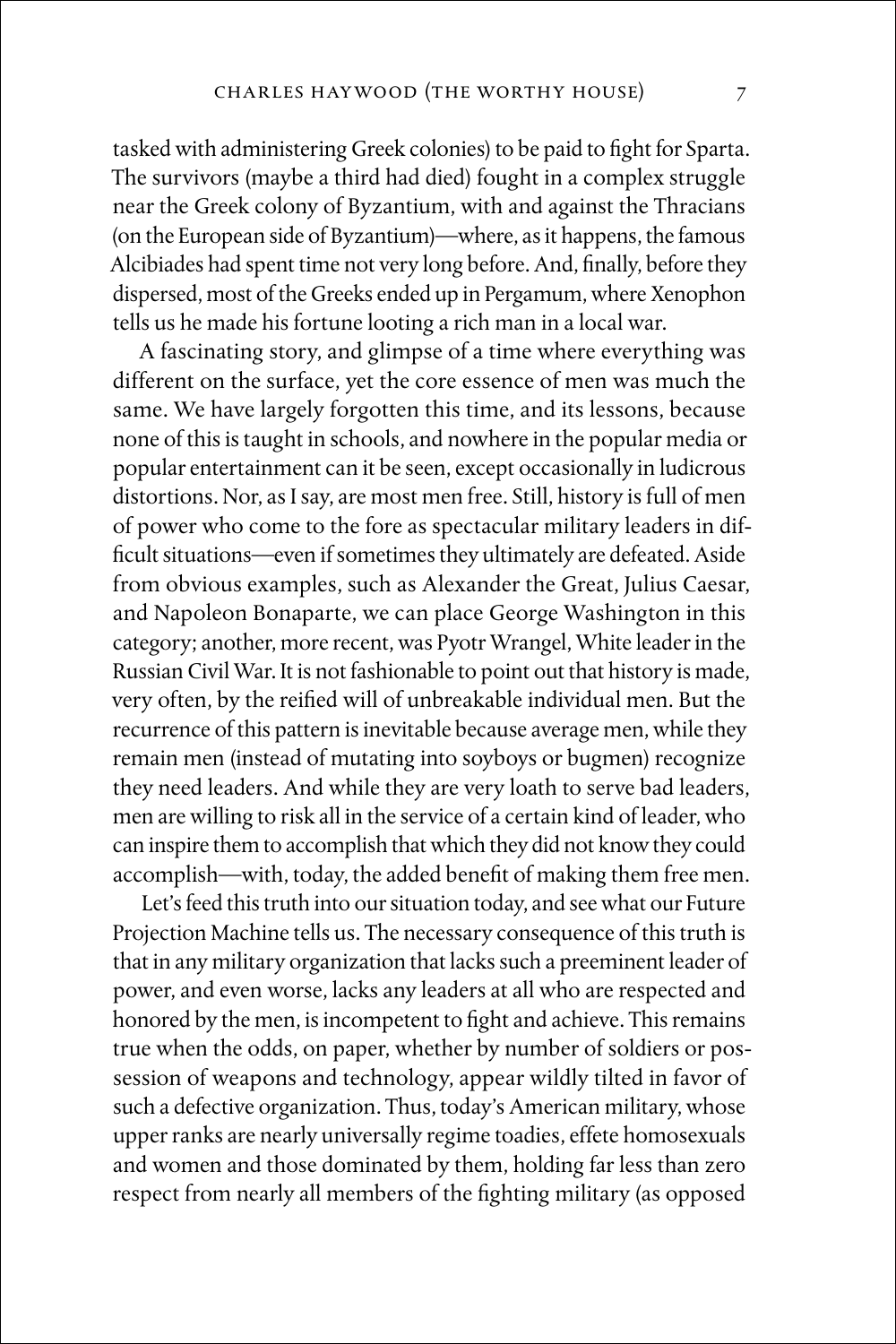to the email military), is going to lose any actual conflict, just as they lost in Afghanistan, only much worse. That's bad. But when that happens, what is also the case, but less obvious, and probably good in the long run, is that the result is going to be fracture among the military, because men who actually fight aren't going to obey orders from those they despise, if there is any other choice—and events will create a choice. Maybe not immediately in the next war, but once we lose, fissures will open that will result in the current wholly illegitimate American regime directing the military to attack Americans. That's not going to go so well when the men who actually fight have nothing but contempt for those giving the orders. They'll find someone they don't have contempt for, and they also won't have any problem recruiting additional forces, regular and irregular.

This is heartening, but not surprising—it flows directly and necessarily from the realities portrayed in *Anabasis*. Xenophon would not have regarded his presentation as new in any way; rather, he no doubt saw it as practical application of well-known principles. There's a deeper message in *Anabasis*, however, beyond its straightforward discussion of how men lead and are led. Some more basic character of men lurks behind and drives how the Greeks saved their bacon, and explains why *Anabasis* resonates throughout history. Probably the best name for this character, this instinctive way of thinking and feeling, is vitalism—the search not just for survival, but for distinction and glory, which is natural to all men, but for some reason recurs again and again among the classical Greeks as the driving force of decisions in life. This was exemplified in real life perhaps most of all in the career of Alcibiades; if you want to get some sense of it in sculpture, examine the Riace bronzes.

Vitalism is a form of competition, but only in part competition with others—even more so competition with oneself, resulting in either case in the recognition of others, the type of undying glory sought by Achilles, which was, for these men, the ultimate goal. Sure, they liked money too, but when push came to shove, that was secondary. Such vitalism is what drives a truly successful society to astounding accomplishments, of the type that only the West has ever made in human history. True, a society does not necessarily need, or benefit from (though some may, in some times), unrestrained, full-bore, piratical vitalism of the type endorsed by Bronze Age Pervert and others on the growing